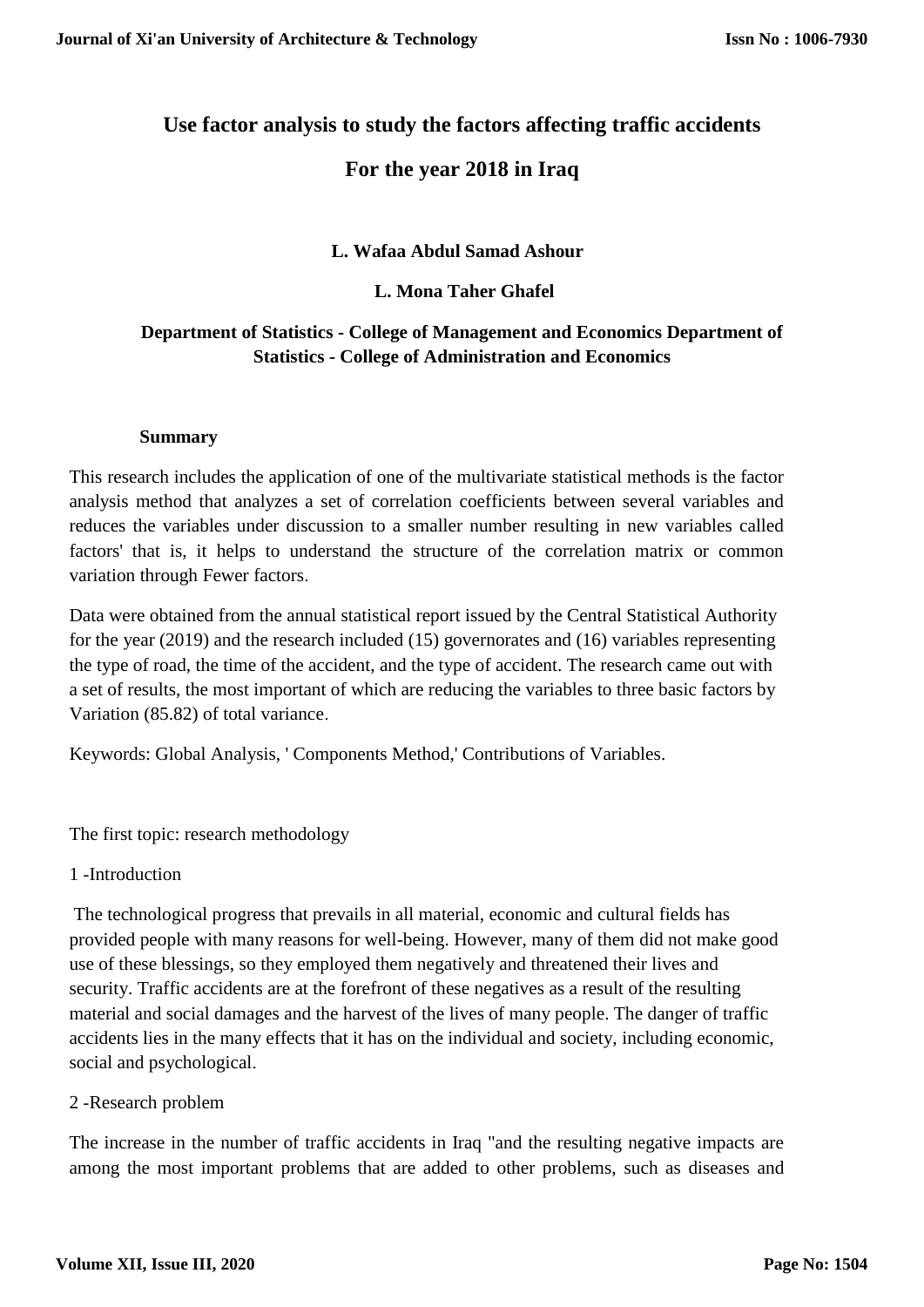drugs that kill human lives, which must be studied and try to put plans to reduce them" because of their contact and impact on human lives.

3 -Research objective

This research aims to use the factor analysis to study the most important factors affecting traffic accidents in Iraq for the year of 2018 using the statistical analysis package spss based on the most important elements that cause accidents, which are road type, lighting time and type of accident.

4 -The importance of research

The importance of the research emerges in adopting a statistical method (global analysis) to contribute to knowing the most important factors and causes leading to traffic accidents' in addition to raising interest to use various statistical methods to know the causes of traffic accidents to help specialists in developing future solutions to reduce accidents because of this issue's effects on development in Iraq.

5 -Previous studies

1- Bahjat Study (2010). "Using Factorial Analysis to Show Factors Affecting Cheating Among Students" This study concluded that there are six main factors for the phenomenon of cheating.

2 -Study (Nihad, 2012). "Using the global analysis to study the most important factors affecting child health in Salah al-Din Governorate / Iraq," and the study found that there are two main factors affecting child health.

3 -Study (Faraj and Khalil, 2014) "Using global analysis to determine the most important factors affecting the migration of Sudanese scientific competencies: a statistical economic study of the state of Sudanese scientific competencies in the Kingdom of Saudi Arabia", this study found that there are three factors that affect the brain drain.

4- Study (Kazem, 2014) "The role of factor analysis in determining the most important factors affecting the quality of health services provided to patients (Al Furat Central Teaching Hospital as a model)" in which two factors affecting the quality of health services were found.

5 -Study (Saad, 2016) "Factor analysis of the causes of academic failure for Dammam University female students". The study found that there are four factors behind the academic failure of university students.

6 -Study (Hussam, 2017) "Using factor analysis to determine the most important factors affecting the migration of Iraqi youth: a statistical study of the situation of youth migration in Al-Qadisiyah governorate." The study found that there are three basic factors affecting migration.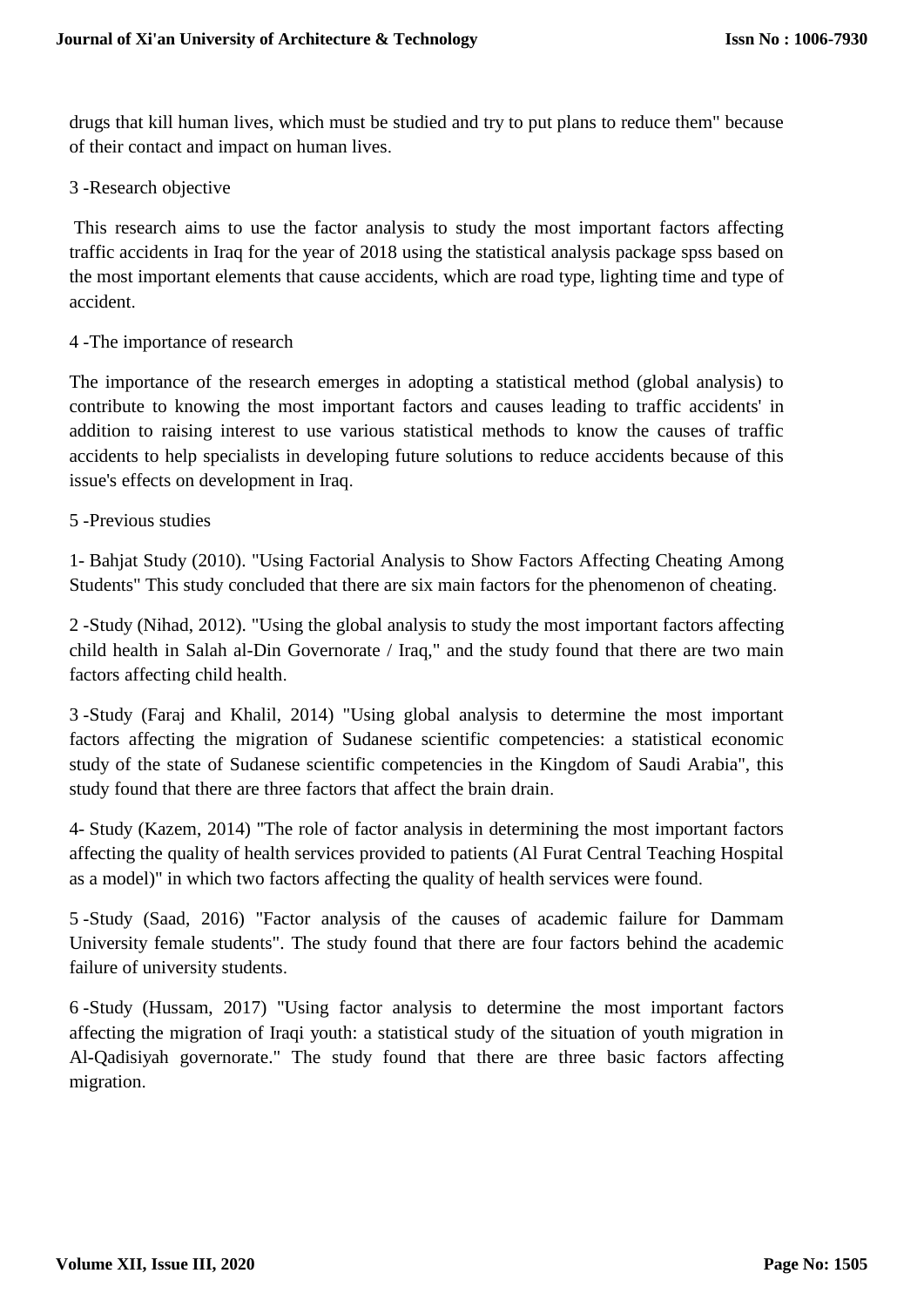## **The second topic: theoretical side**

#### Factor Analysis

It is a statistical method that works to shrink the number of variables or data related to a specific phenomenon 'This is done by building a set of specific variables on relationships and transforming them into a set of basic components that are not highly related among them. Where the best reconciliation of the basic components is the first factor' and also identifies reconciliation It is better for the second basic components that are not calculated in the first factor to determine the second factor and so on for the rest of the factors (Namik, p. 99.)

Types of factor analysis A distinction can be made between two types of factor analysis:

## Exploratory Factor Analysis

This type is used in cases where the relationships between variables and the underlying factors are unknown and therefore the factor analysis aims to discover the factors to which the variables are classified.

## Confirmatory Factor Analysis

This type is used for testing hypotheses regarding the presence or absence of a relationship between the variables and the underlying factors, as it is used as an elementary and empirical analysis in addition to evaluating the ability of the factors model to express the actual data set as well as in comparison between several models of factors in this field. [Salman 'p. 1]

General concepts in factor analysis

1- passive root Eigen Value

The sum of squares of the saturation of all variables on each factor of the array separately, and represents the amount of variance that the factor contributes to, and is determined by the value (1) so that if the latent root is greater than one we accept the factor and if it is less then we reject it.

#### 2- Communality

The sum of the variable's contribution to the different factors that could be extracted in the global matrix 'and since one variable contributes different amounts to each factor' and whether its contributions are substantial or not significant 'then the sum of the squares of these contributions or the saturation of the matrix factors is the value of the variable's common or socialist contributions It is denoted by the symbol  $h_j$  whereas

$$
h_j^2 = a_{j1}^2 + a_{j2}^2 + \dots + a_{jm}^2
$$

$$
h_j^2=\sum_{p=1}^m a_{jp}^2
$$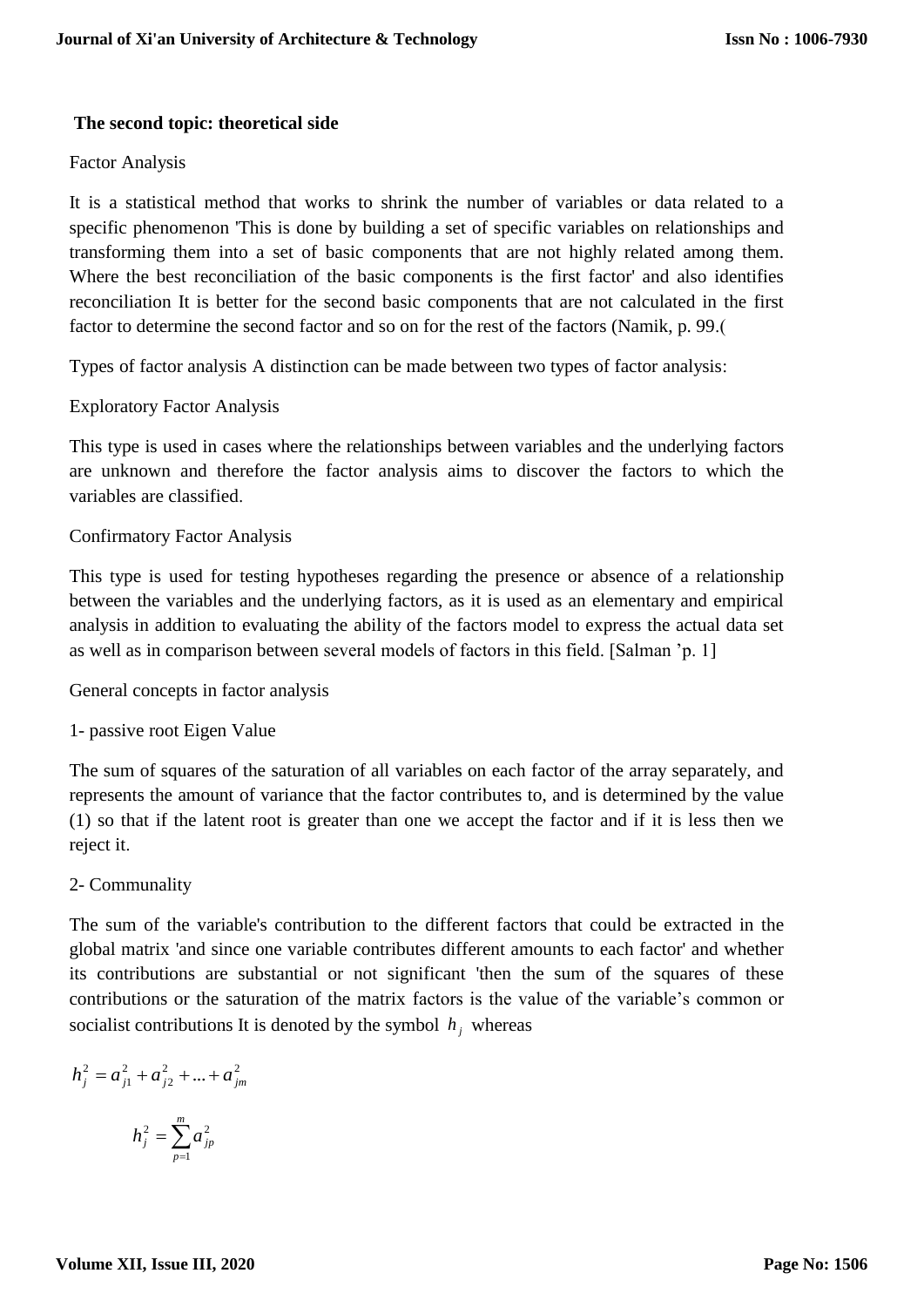Where the  $a_{jp}$  weight of the factor p is relative to the variable j, it is the coefficients of the matrix of factors, known as the saturation of the factors.

#### 3 -Saturation Loading

Correlation coefficient or the variance between the variable or phrase and the component factor.

The total variance of the variable j can be represented as:  $h_i^2 + s_i^2 + e_i^2 = 1$ 

And the ratio of the variance approved for the variable is the sum of the ratios of the varied commons as follows

$$
R_{jj} = h_j^2 + s_j^2 = 1 - e_j^2
$$

Where  $R_{ij}$  represent the approved transactions. One of the characteristics  $h_j$  is that they are positive between zero and the correct one meaning  $0 \le h_j^2 \le 1$  (Feryal, 2006)

#### 4-Rotation

An engineering method whose purpose is to make the larger loadings smaller and smaller saturation smaller than they were before rotation, as it reduces negative saturation and increases zero saturation in cases where there is no logical explanation for the negative signal of saturation. One of the most widely used recycling methods is Vairmax. (Saad, p. 13)

## 5- Kaiser-Mayer-Ulken test

To calculate the adequacy of the sample and to test it if the partial correlations between the variables are small 'and the value of this test ranges from (1-0) where the values close to (1) indicate the adequacy of the sample or it is appropriate' and values less than (0.5) indicate the insufficiency of the sample.

#### Bartlett's test

It is an indicator of the relationship between the variables and it must be statistically significant, which indicates that the matrix is the unit matrix (Abu Hashem, http:  $\theta$  ecsme.; Su.edu.sa(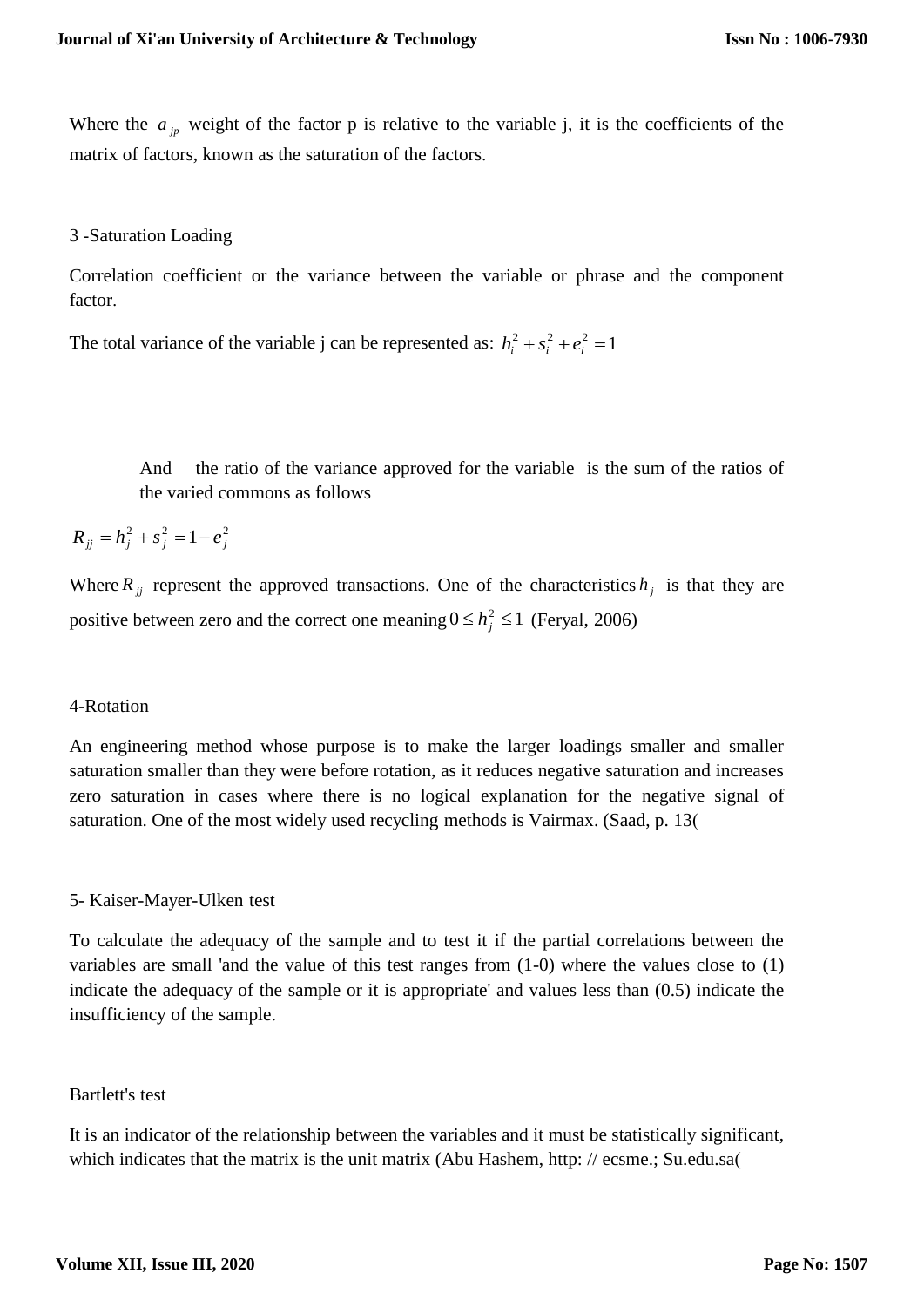Methods of factor analysis

#### 1- Diagonal Method

This method is one of the straightforward and easy methods of factor analysis. It can be used in the event of few variables and leads to extracting the largest possible number of factors. This method requires previous and accurate knowledge of the values of the variability of variables. Without this knowledge it cannot be used. The diagonal method derives its name from being based directly on the use of diagonal values in the relational matrix. And you start extracting this value in its entirety in the first factor 'and thus the root of this value is the saturation of the first variable over the first factor' and it is called the radial saturation and so on (Hussam, p. 5)

#### 2 -Central Method

The central method was the most widely used and popular method of global analysis until recently due to its ease of calculation as well as the conclusion of a few general factors', however this method lacks a number of important advantages' the most important of which is that it only extracts a limited amount of correlation variance '. The relational matrix, according to inaccurate estimates, uses the maximum correlation between the variable and any variable in the matrix, which is a measure that leads to demotion of the matrix (Hussam 2017)

#### 3- Principal Components Method

The basic components method is one of the most important methods of factor analysis and comes at the forefront of simplicity. This analysis aims to take a variable p  $x_1, x_2, ..., x_p$  and find a synthesis of these variables  $y_1, y_2, ..., y_p$  to produce unrelated indicators. Weak association is a very useful feature because it indicates that indicators measure different dimensions of data. These indicators are  $y_1$  arranged so that it has the most amount of variance  $y_2$  has the second largest amount of variance ... Thus, that is, where  $var(y_1) \geq var(y_2) \geq ... \geq var(y_p)$  it denotes the variance var( $y_i$ ) of the variable  $y_i$  for the studied data set. They are called  $y_i$  basic ingredients. And there is always hope when conducting an analysis of the basic components that the variations of most indicators are very few so that they can be neglected 'In this case the change in the group of variations can be described well by a few variables *y* with variations that cannot be ignored' and therefore we get a degree of economy in the calculations  $x_p$  as Dispersion in the original variable with fewer variables. [Faraj and Khalil, p. 71]

The main component is a linear combination of the original variables i.e.  $x_1, x_2, ..., x_p$ 

 $Y_1 = a_{11}x_1 + a_{12}x_2 + \dots + a_{1n}x_n$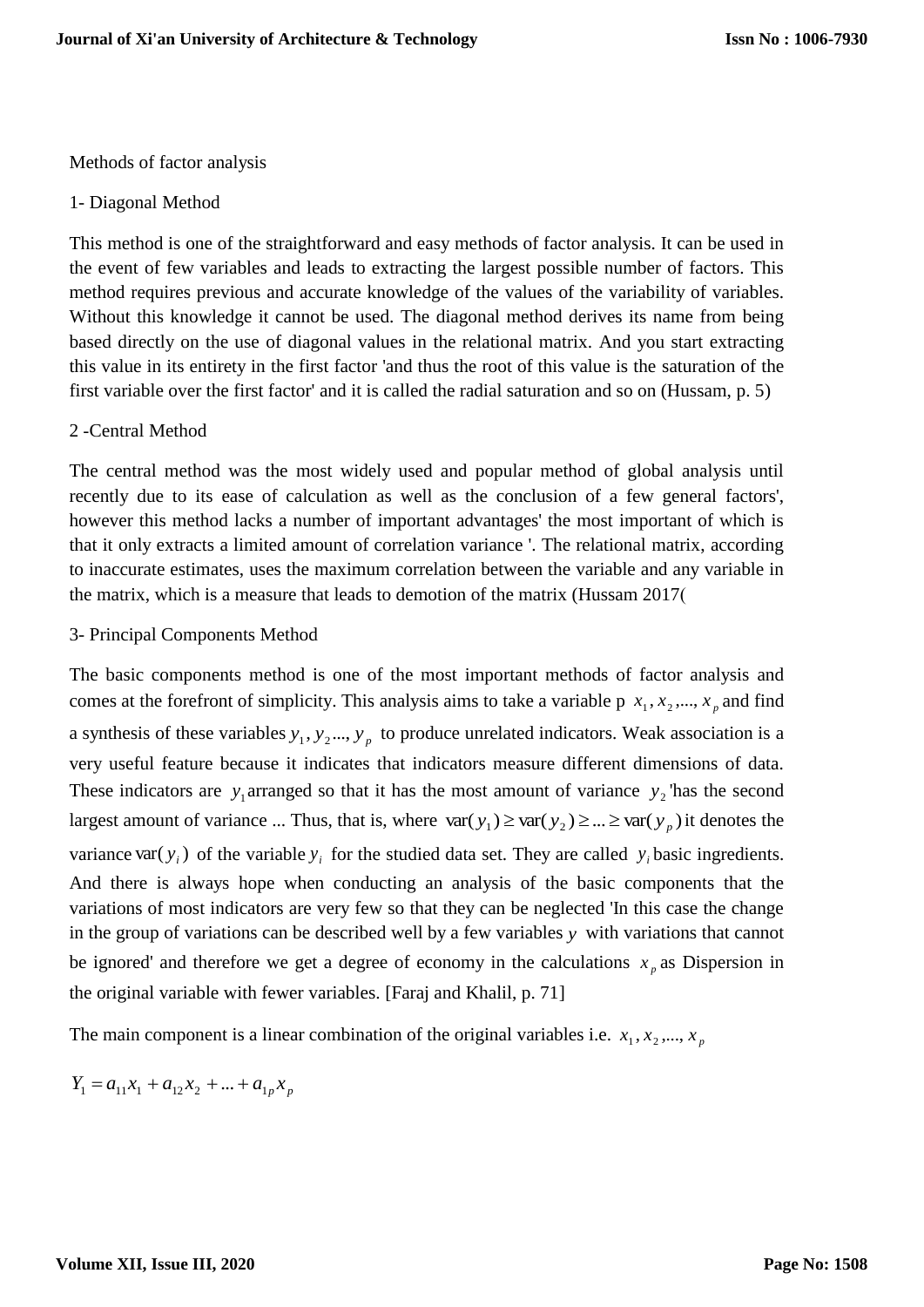$$
Y_2 = a_{21}x_1 + a_{22}x_2 + \dots + a_{2p}x_p
$$
  
\n:  
\n:  
\n
$$
Y_i = a_{i1}x_1 + a_{i2}x_2 + \dots + a_{ip}x_p
$$
  
\n
$$
Y_i = \sum_{i=1}^p a_{ij}x_i , \quad i, j = 1, 2, \dots, p
$$

 $Y_i$  It represents the primary component  $a_{ij}$ . It represents the coefficient of the variable j from component i, which represents the values of the distinct vectors accompanying the distinct roots  $(\lambda_i)$  of the array used. Each column of the array contains parameters of one of the basic  $a_{ij}$ components

$$
\sum_{i=1}^p a_{ij}^2 = 1
$$

And  $Y_1, Y_2, ..., Y_p$  independent (not connected).

The base component  $Y_i$  variance is the distinct root  $(\lambda_i)$  accompanying the accompanying matrix  $V(Y_i) = \lambda_i$ 

 $var(y_1) \geq var(y_2) \geq ... \geq var(y_p)$ and surely

And also that  $\lambda_1 > \lambda_2 > ... > \lambda_p$ . The total variance of the fundamental component is equal to the sum of the subjective values. The important characteristic of the distinct values is its sum equal to the sum of the diagonal elements of the correlation matrix or

the co-variance matrix 'meaning

$$
\sum_{i=1}^p \lambda_i = \sum_{i=1}^p a_{ii}
$$

That is, the sum of the variations of the basic compounds equals the sum of the variances of the primary variables (Abu Fakhida, p. 64). Linear structures coefficients must be chosen such that the standard vector values are i.e.

That all distinct roots must be positive, and their sum equals the sum of the diagonal elements of the matrix. The importance of the main component is estimated by the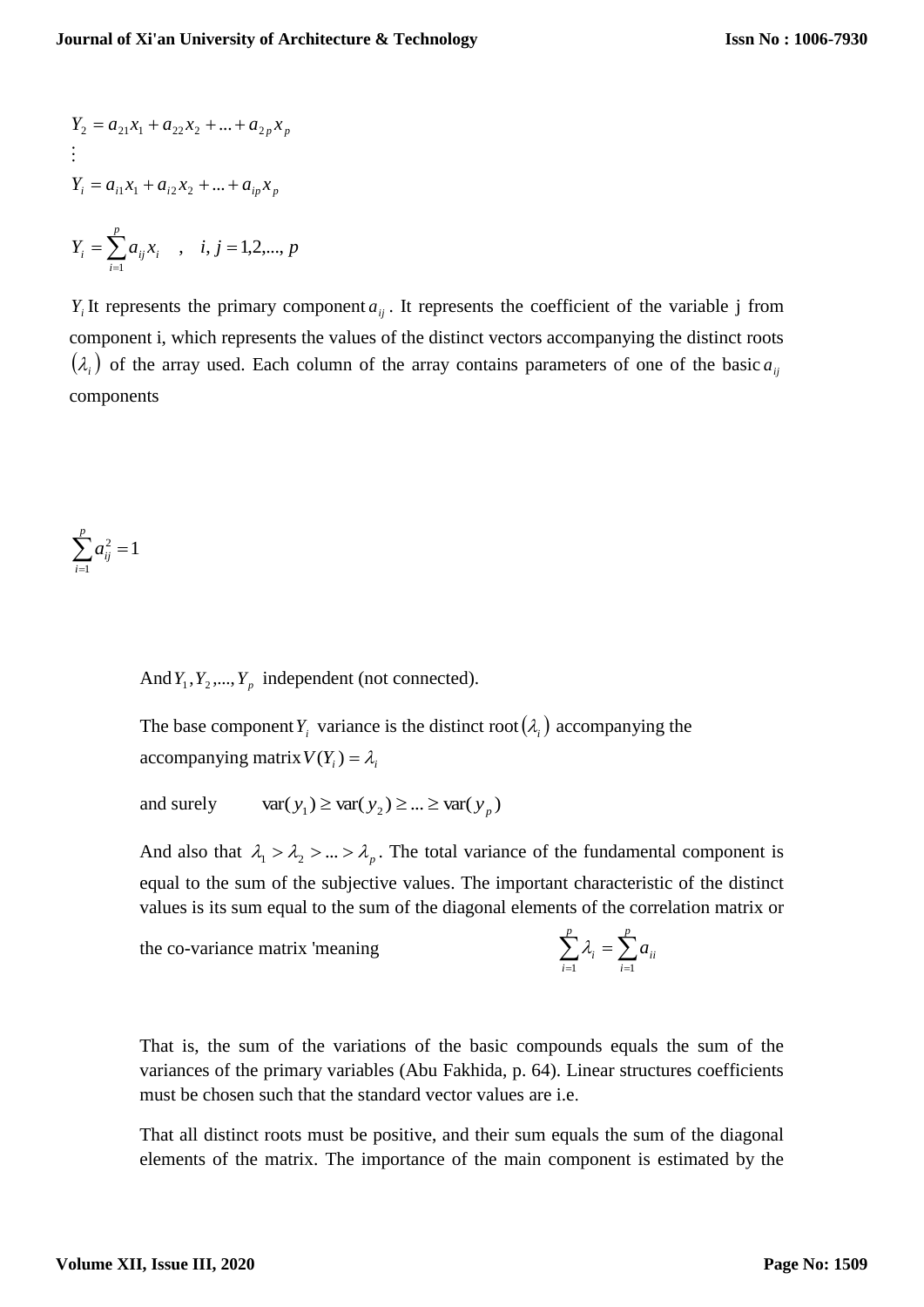amount of variation it explains relative to the total variance, i.e. the importance of the

main component is.

 $\sum\lambda_i$ *i*  $\lambda$ .  $\lambda$ .

# **The third topic: the applied side**

Statistical method was applied to multivariate (factor analysis). Study of the variables that lead to an increase in the number of traffic accidents. The reasons leading to an increase in the number of traffic accidents of all kinds, collision and coup accidents and run over accidents were taken. My agencies:

Accidents by road type: x1: highway. X2: main road. x3: Subway. x4: Country road.

Number of accidents according to the time of the accident (photophobia): x5: Sunrise time. x6: sunset time. x7: daytime x8: night.

Number of accidents by accident: x9: road. X10: car x11: driver x12: pedestrian.

Number of accidents by type: x13: fatal. X14: fatal with injured. X15: injured only. X16: no injuries. The research included ((15 governorates other than the northern governorates due to the presence of data in the source (Nineveh, Salah al-Din, Kirkuk, Diyala, Anbar, Baghdad, Babil, Karbala, Najaf, Qadisiyah, Muthanna, Dhi Qar, Wasit, Maysan, Basra)

## **\* Results**

The first part of the results represents the R-Matrix correlation matrix shown in Table 1 and it is an identical matrix meaning that the top part of the main diameter is exactly the same as the part under the main diameter. The main diameter elements are equal to one, because each represents the value of the correlation coefficient between the variable and itself. Also, this matrix is anomalous with its determinant equal to zero. There is also a correlation between the study variables.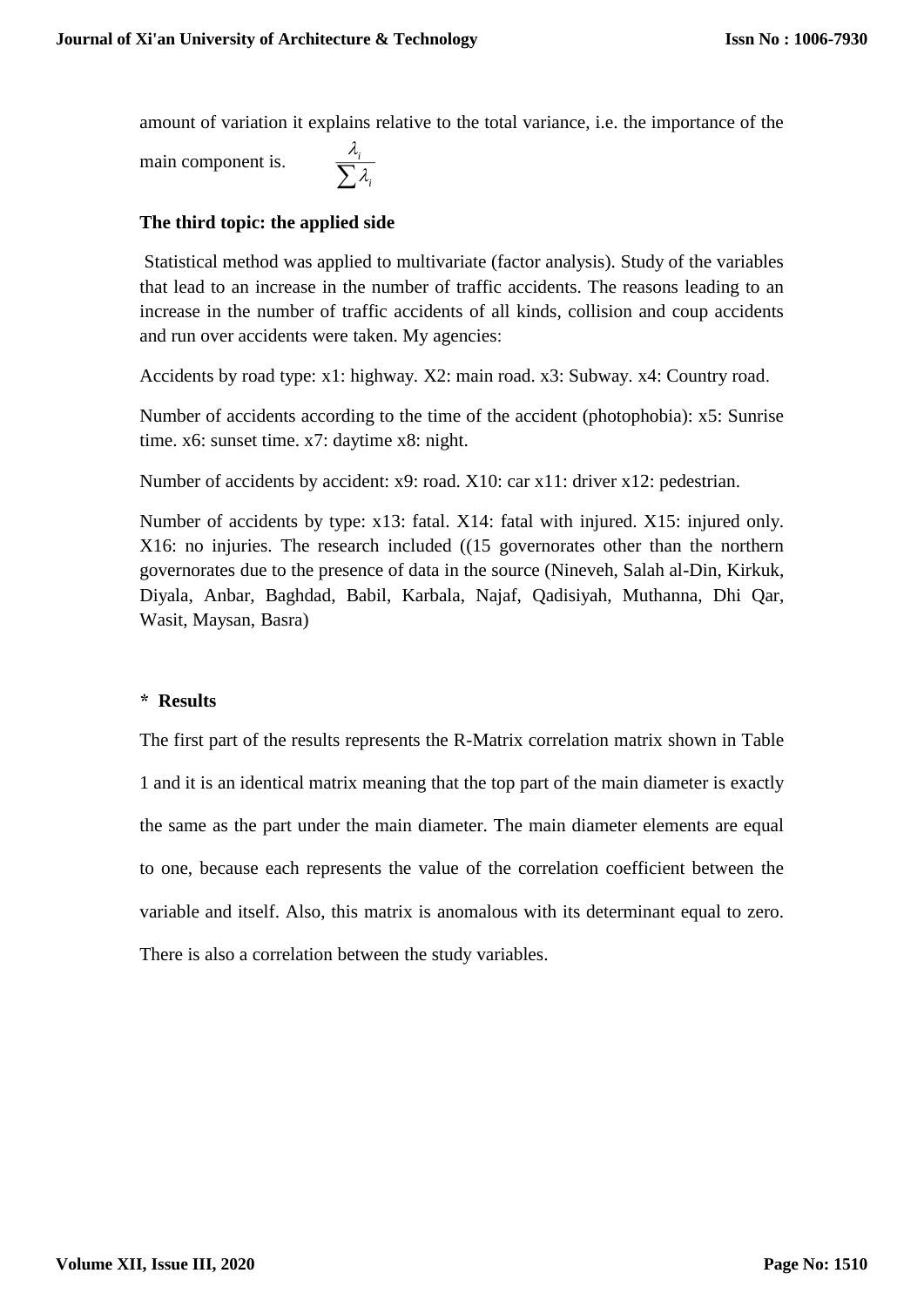|              | xt      | $\times 2$ | x3    | X4       | x5    | x6    | хT    | хā    | xū     | x10   | 311    | x12            | x13   | x14     | x15         | X16     |
|--------------|---------|------------|-------|----------|-------|-------|-------|-------|--------|-------|--------|----------------|-------|---------|-------------|---------|
| x1           | 1,000   | 296        | 033   | $-0.18-$ | 489   | 086   | 496   | 719   | :652   | 399   | 416    | 306            | 707   | $-146-$ | 520         | $-004-$ |
| x2           | 298     | 1.000      | .431  | 308      | 504   | ,430  | 899   | 697   | 172    | 509   | 932    | .172           | 557   | 674     | 330         | 746     |
| 13           | 033     | 431        | 1.000 | 732      | 589   | 884   | 589   | 458   | 473    | 591   | .629   | 825            | :646  | :437    | 790         | 088     |
| 34           | 018-    | 308        | 732   | 1,000    | 747   | 783   | 345   | 418   | 452    | 390   | 457    | 778            | 445   | 536     | 617         | 007     |
| E            | 489     | 504        | 589   | 747      | 1.000 | 770   | 522   | 717   | 712    | 600   | 611    | 780            | 671   | 438     | 770         | 185     |
| 16           | 086     | 430        | 884   | 783      | 770   | 1.000 | 455   | 480   | 502    | 692   | 563    | 865            | 587   | 446     | 740         | 204     |
| $\mathbf{z}$ | 496     | 899        | 589   | 345      | 522   | 455   | 1.000 | 772   | .402   | 535   | 968    | 366            | 794   | 506     | 903         | 458     |
| xğ           | 719     | 697        | 458   | 418      | 717   | 480   | .772  | 1.000 | 575    | 690   | 777    | .500           | 771   | 430     | 844         | 258     |
| x2           | 552     | 172        | 473   | 452      | 712   | 502   | 402   | 575   | 1.000  | 477   | 332    | 778            | 791   | 037     | 59 <b>b</b> | $-193-$ |
| x10          | 399     | 509        | 591   | 390      | 600   | 692   | 535   | 690   | 477    | 1.000 | 523    | 639            | 621   | 329     | 682         | 320     |
| x11          | 416     | 932        | 629   | 457      | 611   | 563   | 968   | 777   | 332    | 523   | 1,000  | 391            | 734   | .602    | 922         | 521     |
| x12          | 306     | 172        | 825   | 778      | 700   | 965   | 366   | 500   | :778   | 639   | $-391$ | 1.000          | .706  | $-193$  | 696         | $-197-$ |
| x13          | 707     | 557        | 846   | 445      | 871   | 587   | 794   | 771   | 781    | 821   | 734    | 706            | 1.000 | 238     | 873         | 002     |
| x14          | $-146-$ | 674        | 437   | 536      | ,438  | ,446  | 506   | 430   | .027   | 329   | 602    | ,193           | 23B   | 1.000   | 478         | 497     |
| x15          | 520     | 770        | 790   | 617      | .770  | 740   | 903   | 844   | 590    | 682   | 922    | .698           | 873   | 478     | 1.00<br>٥   | 280     |
| E16          | $-084-$ | 746        | 088   | $-007 -$ | 185   | 204   | 456   | 258   | $-193$ | 320   | 521    | 179<br>$-197-$ | 002   | 497     | 280         | 1.000   |

Table No. (1) shows the correlation matrix

The second part of the results shown in Table 2) (represents the initial and extracted values for the Communalities' (note that the common factors have a percentage of the variance of the variables' as the lowest percentage is  $(0.572)$ ) for the variable  $x_{10}$  that represents the car variable 'and the highest proportion of the variance of the variable is 0.989 for the variable  $x_{12}$  Which represents the infantry variable.

|     | Initial | Extraction |
|-----|---------|------------|
| x1  | 1.000   | .955       |
| x2  | 1.000   | .981       |
| xЗ  | 1.000   | .841       |
| x4  | 1.000   | .836       |
| x5  | 1.000   | .774       |
| x6  | 1.000   | .907       |
| x7  | 1.000   | .906       |
| x8  | 1.000   | .854       |
| x9  | 1.000   | .829       |
| x10 | 1.000   | .572       |
| x11 | 1.000   | .937       |
| x12 | 1.000   | .989       |
| x13 | 1.000   | .905       |
| x14 | 1.000   | .722       |
| x15 | 1.000   | .959       |
| x16 | 1.000   | .764       |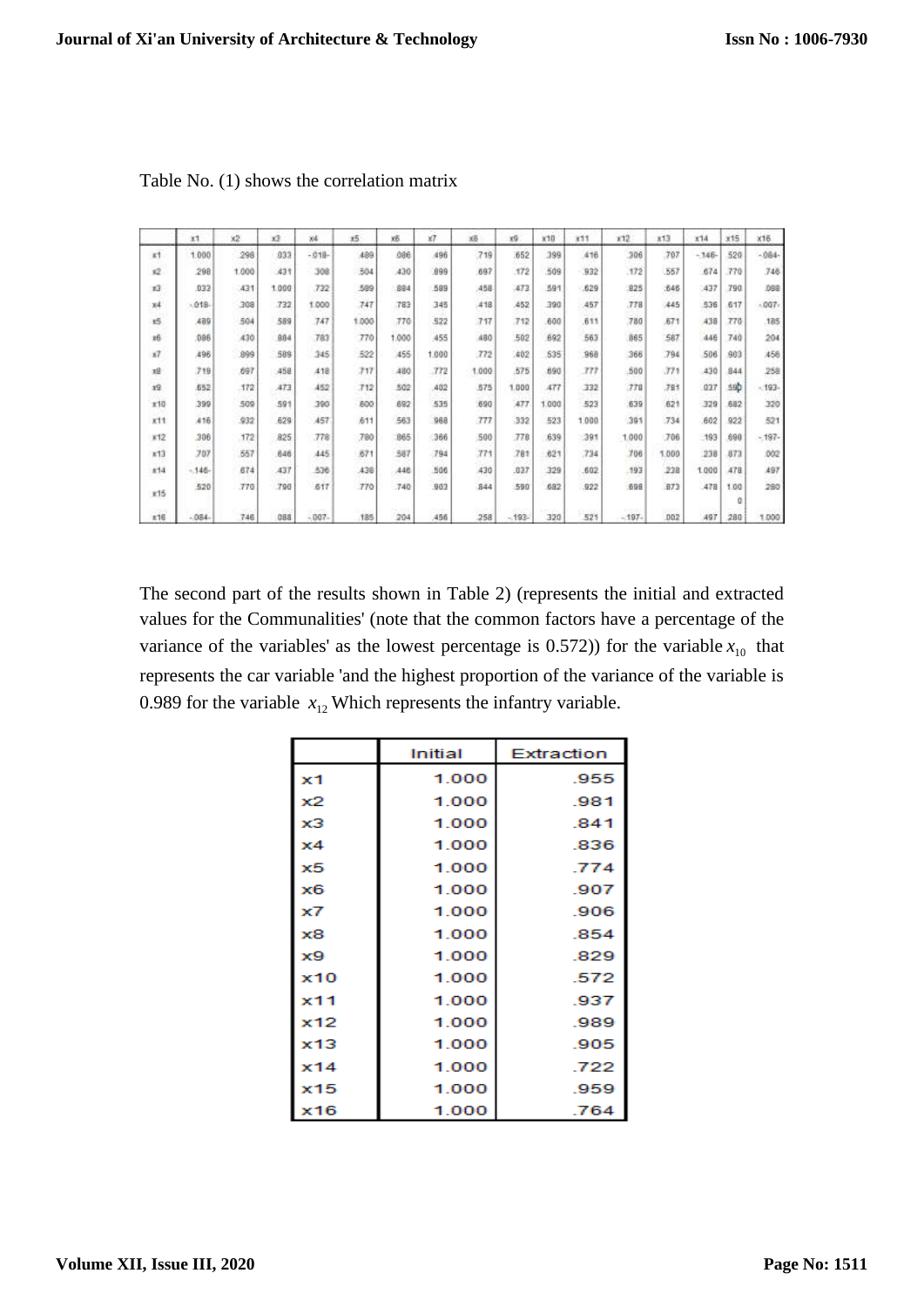The third part of the results shown in Table No. (3), which shows the latent roots, contrast ratio and aggregate variance of the basic components. The data was reduced to three (basic factors), basic components that affect the increase in the number of car accidents, which represent the number of factors that exceed their correct one. These three factors constitute 85.821) of the total variance of the variables, and these factors have 57.279) for the first factor,  $(16.125)$  for the second factor, and  $(12.417)$  for the third factor.

Table No. (3)

| Component | indial Expenvalues |                 |                     |       | Extraction Sums of Squared Loadings |              | Rotation Sums of Squared Loadings |               |              |  |
|-----------|--------------------|-----------------|---------------------|-------|-------------------------------------|--------------|-----------------------------------|---------------|--------------|--|
|           | Total              | % of Variance   | <b>Cumulative %</b> | Total | % of Variance                       | Cumulative % | Total                             | % of Variance | Cumulative % |  |
|           | 9.165              | 57.279          | 57.279              | 9.165 | 57.279                              | 57,279       | 5.200                             | 32.497        | 32.497       |  |
|           | 2 580              | 16.125          | 73.405              | 2580  | 16.125                              | 73.405       | 4.383                             | 27.394        | 59.892       |  |
|           | 1,987              | 12.417          | 85.821              | 1,987 | 12 417                              | 85.821       | 4.149                             | 25.929        | 85.821       |  |
|           | 703                | 4.394           | 90.215              |       |                                     |              |                                   |               |              |  |
|           | 549                | 4.057           | 94.272              |       |                                     |              |                                   |               |              |  |
|           | 366                | 2.287           | 96.559              |       |                                     |              |                                   |               |              |  |
|           | 264                | 1.651           | 98.210              |       |                                     |              |                                   |               |              |  |
|           | 112                | 702             | 98.912              |       |                                     |              |                                   |               |              |  |
| э         | 090                | 563             | 99.475              |       |                                     |              |                                   |               |              |  |
| 10        | 043                | 269             | 99.744              |       |                                     |              |                                   |               |              |  |
| 11        | 326                | .161            | 99.905              |       |                                     |              |                                   |               |              |  |
| 12        | 014                | .087            | 99.992              |       |                                     |              |                                   |               |              |  |
| 13        | :001               | 008             | 100.000             |       |                                     |              |                                   |               |              |  |
| 14        | 1.681E-005         | 000             | 100.000             |       |                                     |              |                                   |               |              |  |
| 15        | 1.002E-013         | 1.011E-013      | 100.000             |       |                                     |              |                                   |               |              |  |
| 18        | $-1.000E - 013$    | $-1.001E - 013$ | 100.000             |       |                                     |              |                                   |               |              |  |

Figure No. ((1 below shows that the number of basic factors that increase the value of the latent root from the correct one is (3) and the number of factors whose latent root is less than the correct one is 13)).

Figure No. (1)



The fourth part of the results, the Component Matrix, which represents Loading, is the first three factors that were extracted. The most powerful variable associated with the first factor is the variable  $x_{15}$  that represents only the type of accident injured 'where the saturation of the variable with the first component is (0.975). It is followed by the two variables  $x_{11}$ ,  $x_{13}$  that represent the driver and fatal accidents' with a saturation of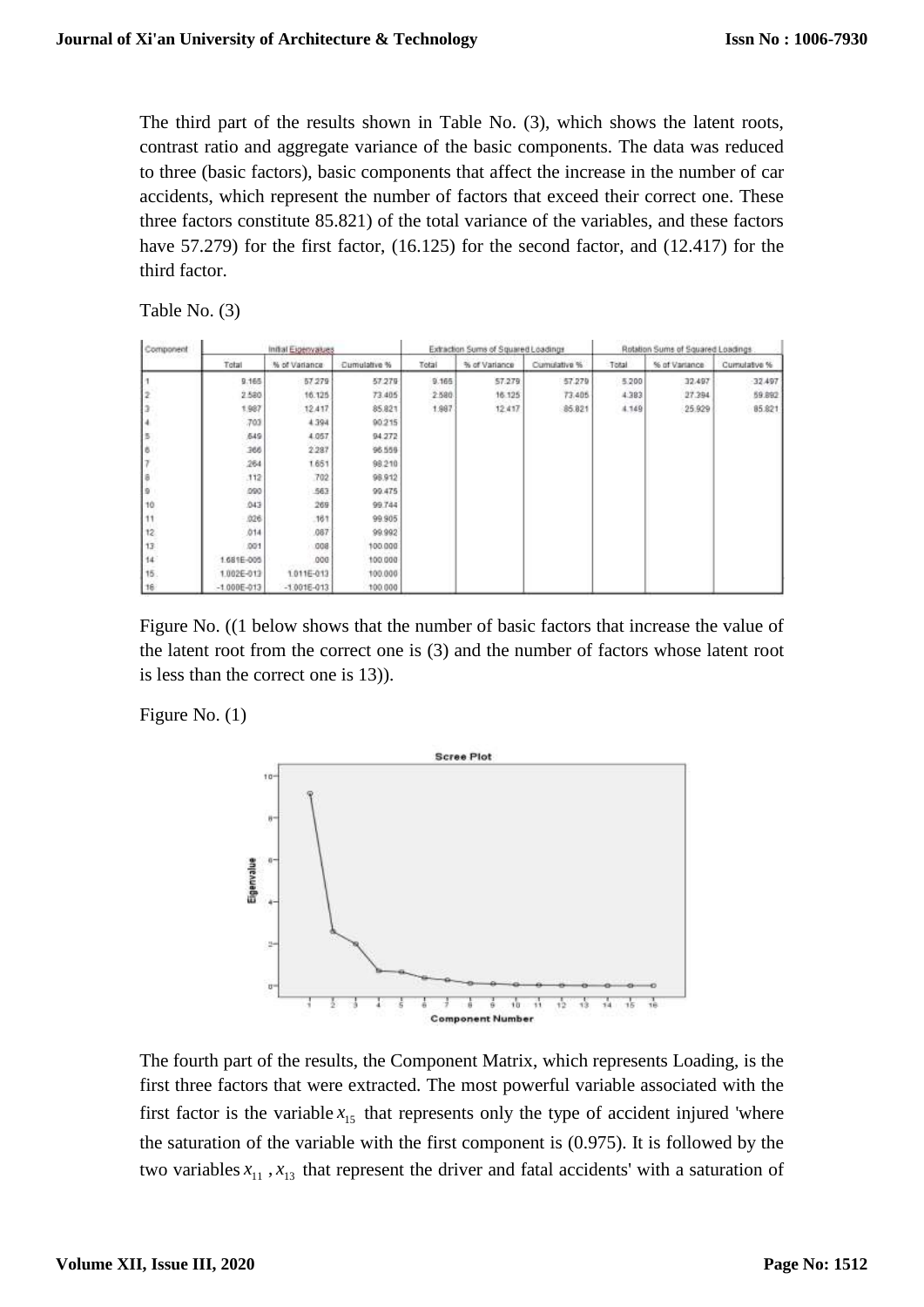the first component (0.870). And that the least saturated variables with the first component  $x_{16}$  is the one that represents a variable, there are no injuries as a result of the accident. As for the second component, its strongest association with the variable  $x_{16}$  reached saturation of its amount ((0.813 then the variable  $x_2$  that represents the variable (rural road) with saturation amount (0.490) then the less saturated variables In the first component,  $x_{10}$  it represents the car with saturation of -0.039), but in the opposite direction.

As for the third component, its strongest correlation with the variable  $x_1$  that represents the highway with saturation is (-0.814) and in the opposite direction. Then with the variable  $x_4$  that represents the rural road variable with saturation amount (0.549) and the variable  $x_{14}$  representing the variable with a fatal accident with wounded with saturation amount of 0.433)).

Table No. (4)

|     | Component |           |          |  |  |  |  |
|-----|-----------|-----------|----------|--|--|--|--|
|     | 1         | 2         | з        |  |  |  |  |
| x1  | .502      | $-202-$   | $-814-$  |  |  |  |  |
| x2  | .747      | .647      | $-078-$  |  |  |  |  |
| xЗ  | .793      | $-179-$   | .424     |  |  |  |  |
| x4  | .684      | $-265-$   | .546     |  |  |  |  |
| x5  | .852      | $-211-$   | .065     |  |  |  |  |
| x6  | .807      | $-210-$   | .459     |  |  |  |  |
| x7  | .841      | .377      | $-236-$  |  |  |  |  |
| x8  | .851      | .090      | $-350-$  |  |  |  |  |
| x9  | .666      | $-558-$   | $-272-$  |  |  |  |  |
| x10 | .755      | $-0.39 -$ | $-012-$  |  |  |  |  |
| x11 | .870      | .415      | $-.090-$ |  |  |  |  |
| x12 | .765      | $-591-$   | .233     |  |  |  |  |
| x13 | .870      | $-202-$   | $-327-$  |  |  |  |  |
| x14 | .543      | .490      | .433     |  |  |  |  |
| x15 | .975      | .055      | $-068 -$ |  |  |  |  |
| x16 | .302      | .813      | .105     |  |  |  |  |

The fifth part of the results represents the matrix of components after rotation, the analysis factors for each variable on each factor using Varimatrix with Kaiser shown in Table No. (5). From Table No. (5) above it can be concluded that the first factor and the variables that saturate it are.  $(x_{12}, x_6, x_4, x_3, x_5, x_{15}, x_9, x_{10})$ 

The second factor and the variables that saturate it is  $(x_1, x_{13}, x_8, x_7)$ 

The third factor and the variables that saturate it is  $(x_2, x_{16}, x_{11}, x_{14})$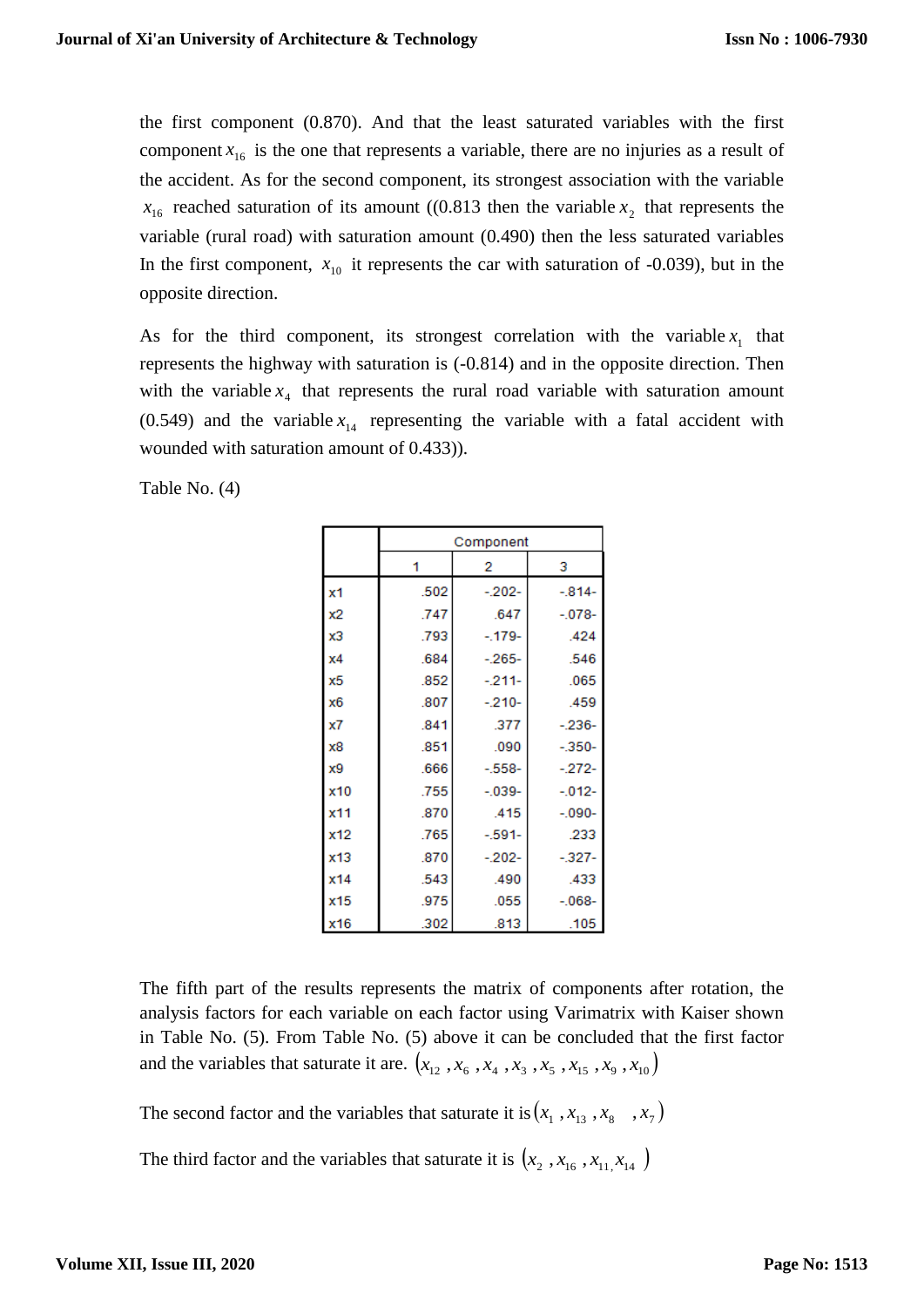It is noted that the first factor that has great importance in influencing the increase in the number of car accidents in Iraq, which has the largest percentage of the total variance (57.279), then the second factor that got the second largest proportion of the total variation 16.125)) and finally the third factor that has a percentage of Total contrast (12,417).

Table No. (5)

|     | Component |          |          |  |  |  |  |
|-----|-----------|----------|----------|--|--|--|--|
|     | 1         | 2        | з        |  |  |  |  |
| x1  | .502      | $-.202-$ | $-814-$  |  |  |  |  |
| x2  | .747      | .647     | $-078-$  |  |  |  |  |
| x3  | .793      | $-179-$  | .424     |  |  |  |  |
| x4  | .684      | $-265-$  | .546     |  |  |  |  |
| x5  | .852      | $-211-$  | .065     |  |  |  |  |
| x6  | .807      | $-210-$  | .459     |  |  |  |  |
| x7  | .841      | .377     | $-236-$  |  |  |  |  |
| x8  | .851      | .090     | $-350-$  |  |  |  |  |
| x9  | .666      | $-.558-$ | $-272-$  |  |  |  |  |
| x10 | .755      | $-.039-$ | $-012-$  |  |  |  |  |
| x11 | .870      | .415     | $-.090-$ |  |  |  |  |
| x12 | .765      | $-.591-$ | .233     |  |  |  |  |
| x13 | .870      | $-202-$  | $-327-$  |  |  |  |  |
| x14 | .543      | .490     | .433     |  |  |  |  |
| x15 | .975      | .055     | $-068-$  |  |  |  |  |
| x16 | .302      | .813     | .105     |  |  |  |  |

• Conclusions through the statistical analysis of the study variables, it became clear the following

1 extracting three basic factors that make up( 85,821) from the total variance of the study variables.

2) basic ingredients  $(x_3, x_2, x_1)$  It has a contrast ratio  $(12.412, 16.125, 57.279)$ 

(3) The first factor is the inclusion of variables (pedestrians, sunset times, rural roads, sunrise times, sub roads, sunrise times, cars, roads, and pedestrians). That is, these variables are the primary causes of increased car accidents in which only the injured.

4) The second factor is the inclusion of variables (the highway, fatal accidents, night time and day time), meaning that these variables come second to the number of accidents, meaning that fatal accidents abound on the highway because of the speed.

5) The third factor is the inclusion of variables (the main road, no injuries, driver, and the presence of wounded with dead).

6) In the correlation matrix, the strongest correlation coefficient was between the driver variable and daylight time, meaning that the number of accidents caused by the driver occurs during the day, which causes the number of accidents to increase.

7- Recommendations The researchers recommend the following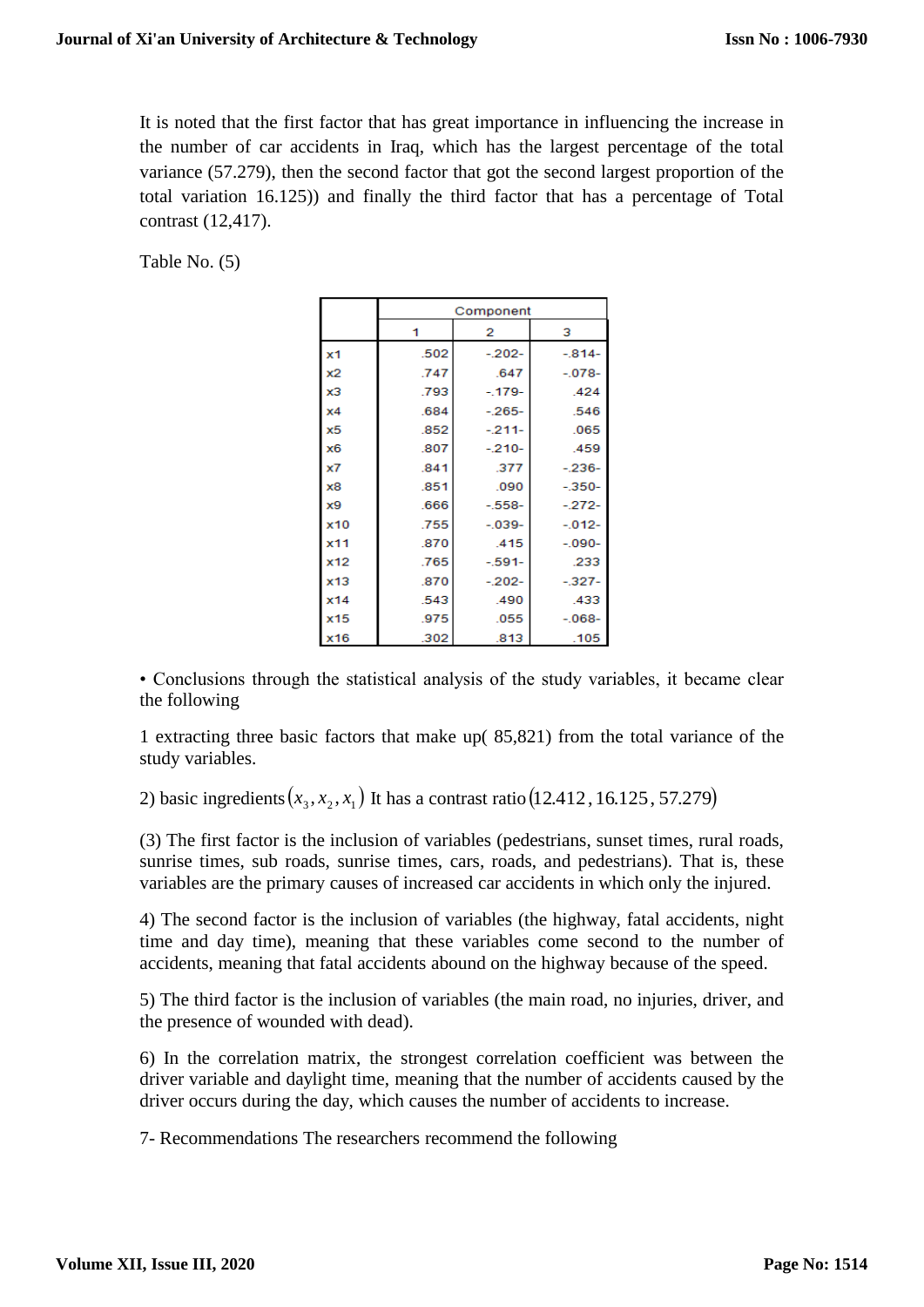1) The use of factor analysis in the study of multivariate phenomena for the ability of this method to reduce the number of variables, thus facilitating the study of these phenomena.

2) The necessity of providing the necessary lighting at night in the streets.

3) Putting speed cameras in highways.

4) Paying attention to the media aspect to educate citizens about traffic safety indicators.

5) Provide sufficient traffic lights at intersections.

6) Imposing stiff penalties for violators of traffic lights.

#### **•Sources**

-1 Abu Fakhidha, Ismail Radi, "Using Statistical Methods to Study the Role of Children in the Home Environment in Ramallah and Al-Bireh Governorate, Palestine", Beirut University, Birzeit College, pp. 63-64, 2013.

-2 Abu Hashem, Dr. Mohamed "Factor Analysis", King Saud University, College of Education, Department of Psychology, http://ecsme.ksu.edu.sa, entry date 15-12- 2019.

-3 Hossam 'Saif (2017)" Using Factorial Analysis to Determine the Most Important Factors Affecting Iraqi Youth Migration "A Statistical Study of the Status of Youth Migration in Al-Qadisiyah" Al-Qadisiyah Journal of Computer Science and Mathematics "Volume (9) No. (1), pp. 1-11.

Khalaf, Nihad Sharif. (2012) "Using factor analysis to study the most important factors affecting child health in Salah al-Din Governorate. Tikrit Journal of Pure Sciences Volume 17' No. 1, p. 305.

-5 Saad, Dr. Alia Othman Sayed Saad. (2016) "Factor analysis of the causes of academic failure for Dammam University students - Saudi Arabia," Journal of Graduate Studies - Al-Neelain University, Volume 5, No. 15, pp. 2-25.

-6 Abdel-Razek, Khawla Bahgat 0 (2010). "The use of factor analysis to indicate the factors affecting the increase in the phenomenon of cheating among students." The Tech Magazine, Volume 11, Issue 9.

7 - Faraj 'Muhammad Hassan Mahmoud and Khalil', Faiza Muhammad Al Hassan (2014), "Using Factor Analysis to Determine the Most Important Factors Affecting the Emigration of Sudanese Scientific Competencies: A Statistical Economic Study of the Status of Sudanese Scientific Competencies in the Kingdom of Saudi Arabia" Amarabac Magazine 'Volume (5) No. (12 pp. 65-84.

Kazem, Feryal Mahmoud, "A statistical analysis of the Millennium Development Goals using the two methods of factor analysis and cluster analysis" Arab Institute for Training and Statistical Research, p. 23, 2006.